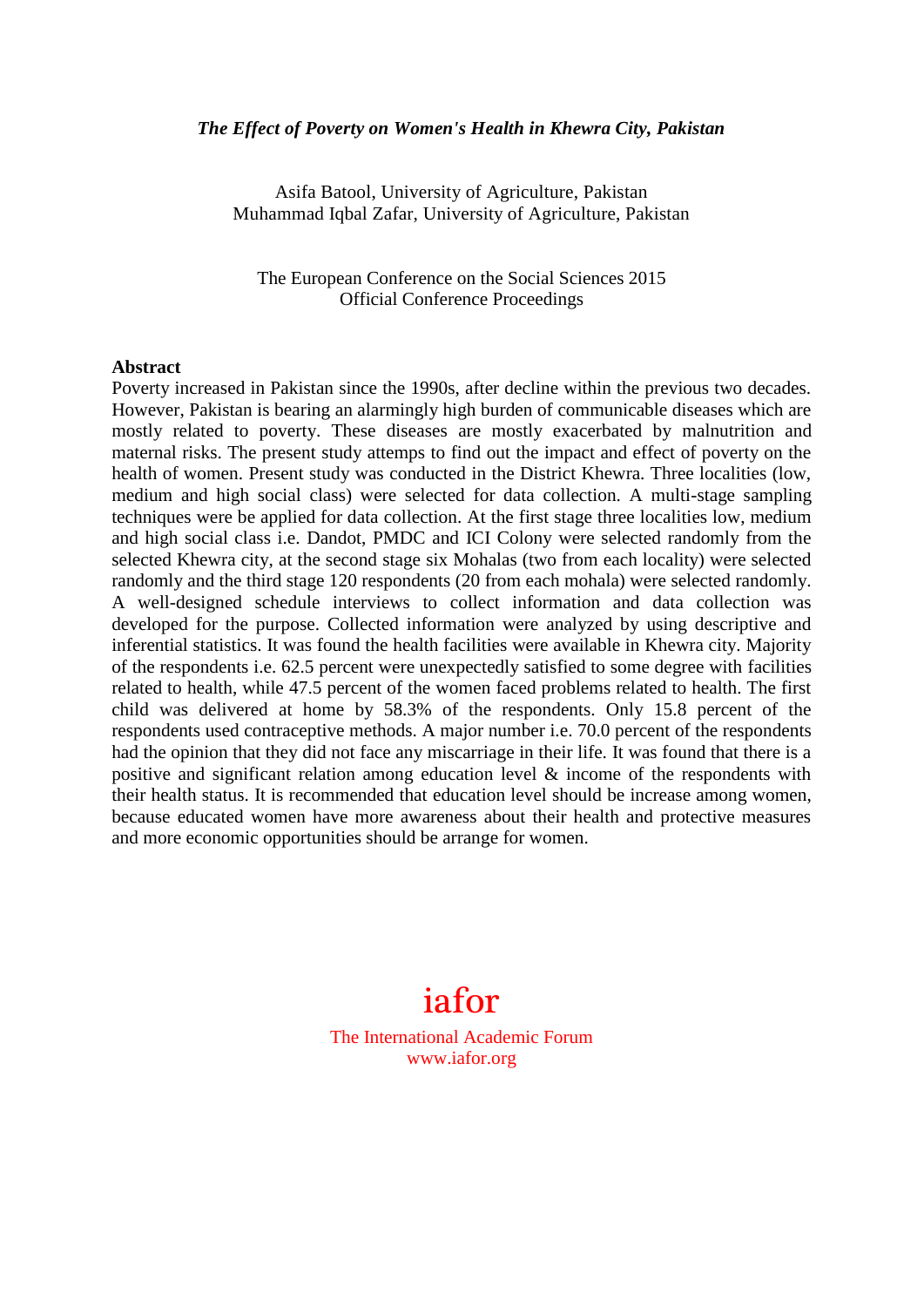# **Introduction**

Health is the complete absence of disease or abnormality and it refers to physical, mental and social well-being of individuals. Women's health, their emotional, social and physical needs improvement and political, social and economic context of their lives, is determined by their biological traits. To achieve the highest achievable standard of health for women and there is difference among men and women for the social classes, geographical locations, ethnic groups and the indigenous groups. An inequality exists there among both the genders (FWCW, 1995).

Being a man or a woman, both biological and gender differences as a result has a significant impact on a person's health. In many societies, it is observed that, they are facing troubles due to discrimination in socio-cultural factors, due to the reason that the health of women and girls is a basic concern. This discrimination has deep roots in the society. For example, women and girls with HIV / AIDS face increased risk of abnormalities in their lives (WHO, 2010).

In recent decades, women's health issues and high international exposure gained renewed political commitment. Targeted policies and programs are being implemented to enable women to live more healthy lives, however significant gender-related health disparities still remain in many countries. There is a very limited access to education or employment but there are no very high levels of literacy and health improvement for women (van der Kwaak, 1991).

Some of the socio-cultural factors that are responsible for preventing women and girls to benefit themselves from quality health services and attaining the best possible levels of health include:

- unequal power relationship and affiliations among both the genders;
- social norms and culture that inhibit education and paid employment opportunities;
- an extra focus on women's reproductive roles; and
- Capabilites or real experiences of emotional, physical and gender related violence.

Poverty for both the genders is a key obstacle to positive health outcomes, fuel poverty, unsafe cooking practices (malnutrition) and use of unhealthy feed, due to a high burden on the health of women and girls (WHO, 2010).

Income has an impact on almost all aspects of our lives, it ranges from the place we live to what food we eat, from what clothes are worn to the selection of transport. Less access to the income refers to doing each and everything in the hard manner. The examples may include buying groceries or washing clothes, travelling in the city, using pay phones at homes, reading a variety of books and newspapers at library. The main health obstacles faced by low income people are:

- Improper living pattern, lack of ventilation, poor quality of air and water, unavailability of hygienic water for drinking purpose, inadequate clothing for saving from cold weather;
- Limited accessibility to the supermarket or sources of nutrition, low cost foods like fresh fruits and vegetables, good quality beef, mutton and chicken with low prices.
- Limited accessibility to medications which are non-insured.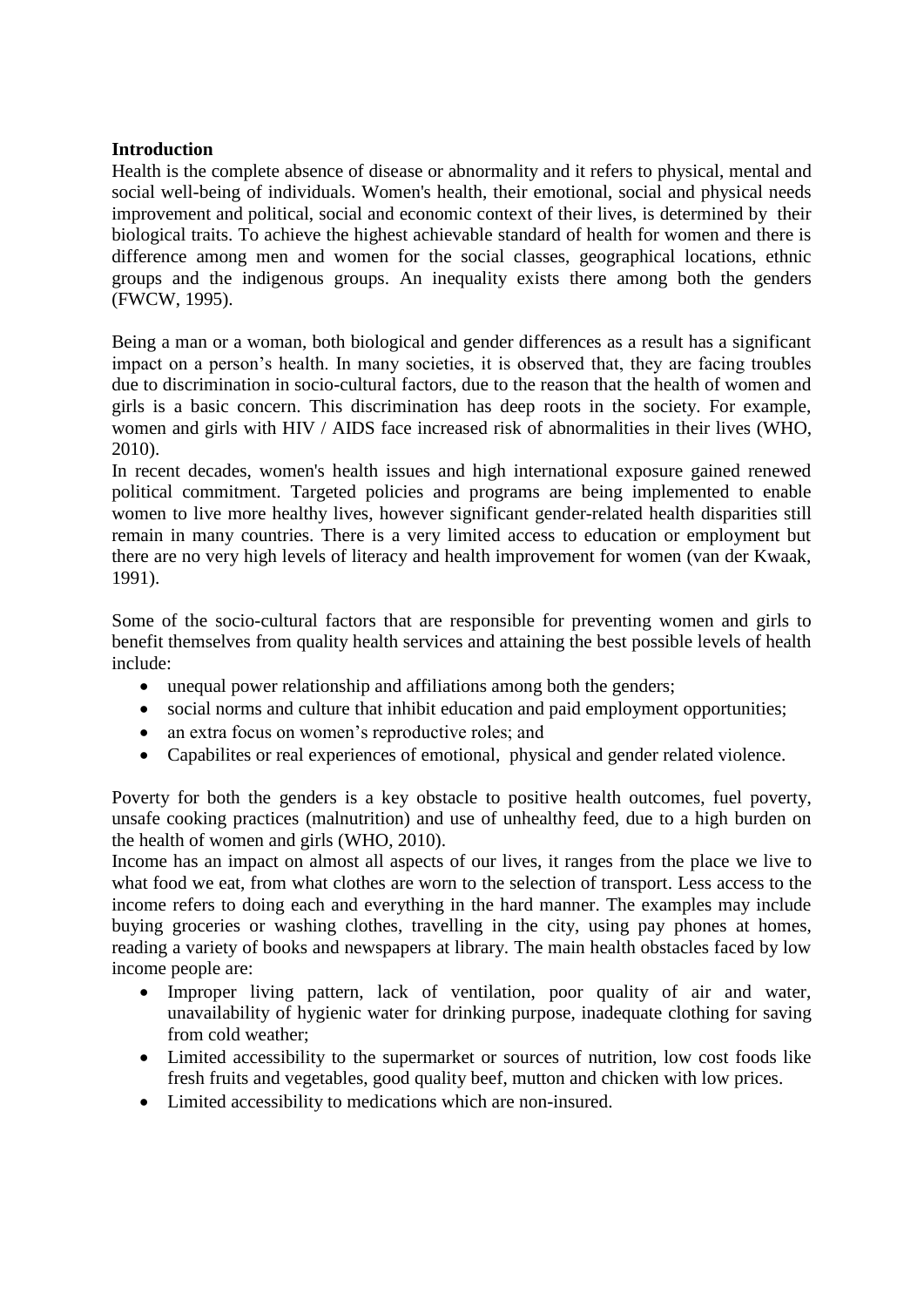- restricted approach to the sources and channels of communication (such as phone or Internet);
- Limited accessibility to quality education heading towards low health literacy, less job oppertunities.
- societal isolation:
- Restricted number of resources which help to handle the crisis and problems e.g., knowledge, access to experts and professionals, time etc.
- Enhanced levels of tension because of less leisure time and greater financial pressures (CWHN, 2007).

A disproportionate share of the poverty load on women's shoulders rests, and harms their health. Among 1.2 billion people living in poverty, 70 percent are women. The remote causes of poverty and five million women are exacerbated by hurdles, pregnancy-related complications every year die in vain. On average, than women to overcome poverty, which makes it even more difficult task than, for 30-40% less than men are being paid. Both genders may be poor and near poor, diseases which can lead to economic disaster. Domestic violence is often a contributing factor to poverty with stress and depression in women is a major factor (WHO, 2002).

- United Nations Population Fund (UNFPA) 99 percent of maternal deaths from pregnancy-related issues causes than a woman still dies every minute who are usually treatable. Family and society, not only on the economy but also on the impact of this loss. UNFPA report that reproductive health and gender equality, development and investment in sustainable development may be encouraged (UNFPA, 2005).
- Childbearing age (15-49 years), as many as 20 to 30 as an unsafe abortions for every 1,000 women, and most of them are in developing countries. Abortion-related deaths, particularly in Asia and Africa, are therefore common in developing countries. Pregnant woman in a poor developing country into a rich developed country is up to 500 times higher than its counterpart runs the risk of death, and the pathological sequel of maternal death suffering from lasting for at least 20 are women. Unfortunately, this ill-health as "poor obstetric pathology"(Aleem, 1993).
- Pakistan health status of women and women's low social standing has a very direct relationship. For example, in Balochistan, the rural maternal mortality rate is 800 deaths per 100,000 live births. At the end of the strikes on children's health as well as the national economy is on the negative ratio. The health status of women and men, but the differences among them can not only Pakistani politics. Poor women's health as much as it is medically necessary is a social plight. Women's health needs due to lack of awareness, low literacy rate, low social status of women and civil limiting factors such as the health standard for women in Pakistan are responsible. Both men and women in family planning poorly affect the health of the mother and child is taught about. Maybe as a woman to understand the economy of a country house and the biggest loss is the glory of all that is created (Kazmi, 2008).
- However, Pakistan exacerbated by poverty, malnutrition and maternal risks related to communicable diseases, gives a high load to the women. Life expectancy is 62 years, and public health services, resulting in continuous use, many Pakistanis are considered uncapable of reaching the life expectancy. Where services exist, through appropriate interventions, socio-economic and cultural barriers to access is required to remove the inappropriateness in services. More access to health services for mother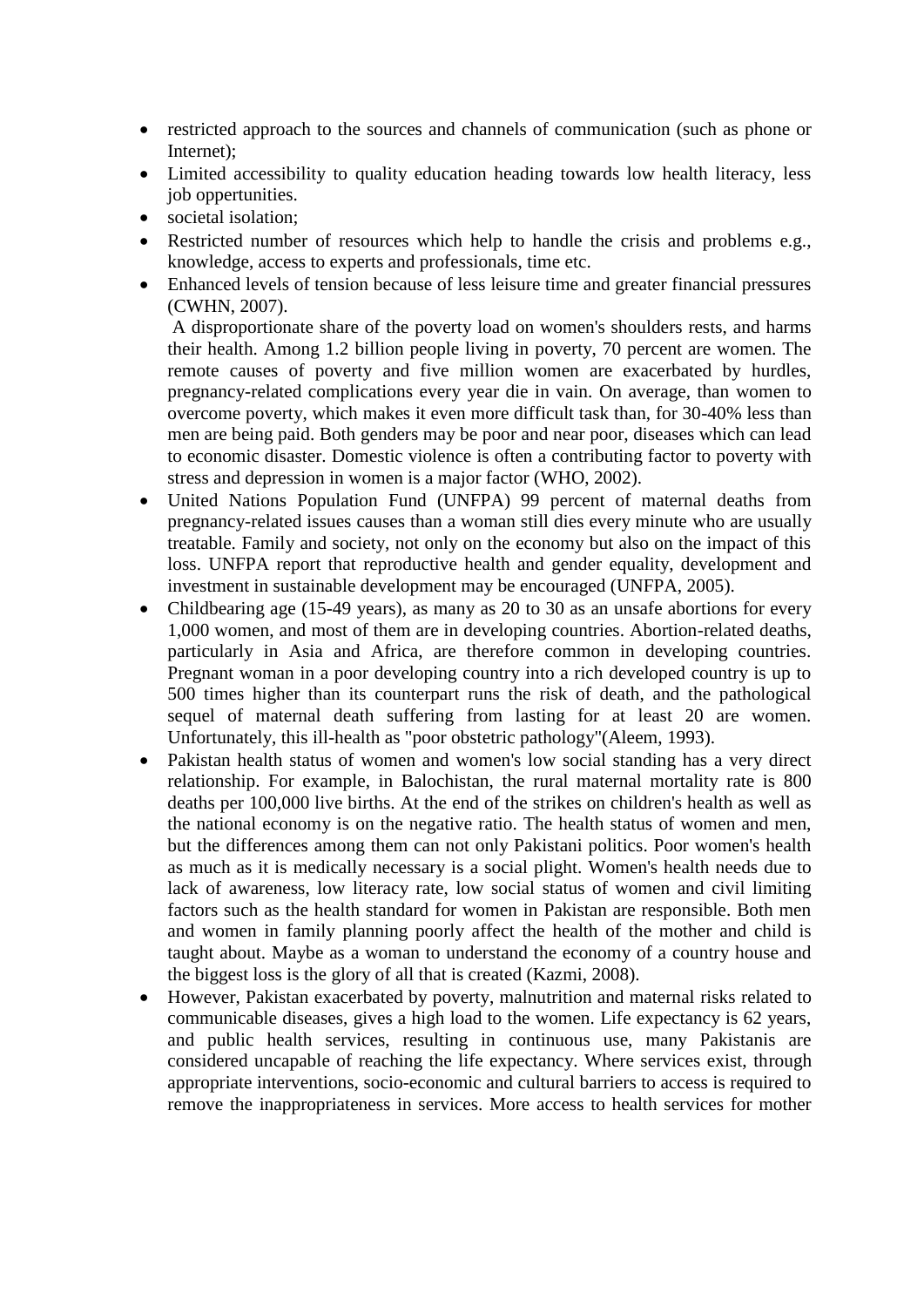and child health as a whole decreased 30 percent to 55 percent of the population as was estimated. About 57% of the routine immunization of children and pregnant mothers as only 1% of 40%, for example, are vaccinated against tetanus. Health services more than 15 years of age and 43 percent of reproductive age (15-49) in women with almost 46 percent of the population, the demographic pattern is likely to be challenged (UN, 2003).

 $\bullet$ The main task the maintenance of pregnancy, sexually transmitted diseases, digestive disorders, pneumonia and tuberculosis are being made to improve the sector. The main objective of the current study in Khewra is the effect of poverty on women's health.

## **OBJECTIVES**

- To find out the socio-economic characteristics of the women of Khewra.
- To find out the factors affecting women's health in Khewra.
- To find out the relationship among women socioeconomic characteristics and their health status.

To suggest some policy measure for improvement the women's health.

# **REVIEW OF LITERATURE**

Review the previous work done in the field of literature and previous studies by pointing out the weakness of the scientific design of the study does provide a guideline. This chapter reviews some of the relevant literature.

Metress and Metress (1990) reported that ill health in Northern Ireland has contributed to the quality of the production that features a combination of poverty inspected, and military occupation posed some unique tension will be logged. In doing so, the social environment in which women must work to provide an overview. It's a great toll on women's physical and emotional well-being, with the ability to receive an environment.

Kwaak (1991) illustrated women's health concerns in current eras, high universal coverage and extended transformed political assurance. Directed strategies and packages to qualify women to live improved lives, though momentous gender-based health discrepancies persist in various countries. Through restricted admittance to schooling or occupation, high illiteracy rates and poverty levels are very hard for women health development. Continuing health experiments. Women's health recognized in recent decades, many of the noteworthy assistances from the hazard or combat, financial uncertainty and the HIV / AIDS pandemic have been upturned. Prime health care, family planning and obstetric facilities are vital for women - hitherto he was not accessible to millions. Gender-equitable methodology to health scheduling and provision of health services to enable full contribution of women in necessity. Families and populations are linked to the health of women's health - ailment or death of a woman, her children, family and community health are severe and far-reaching concerns. The slogan, "Healthy Women, Healthy World" as guardians of family health, women's health and maintain well-being of their communities play an important role.

NCW (1992) argues that poverty had the greatest impact on children of the relationship among poverty and poor health, having said. Families interested in the overall health of Family Physicians most devastating effects of poverty on women, one of which must be acknowledged that inter-ethnic one.6 children live in.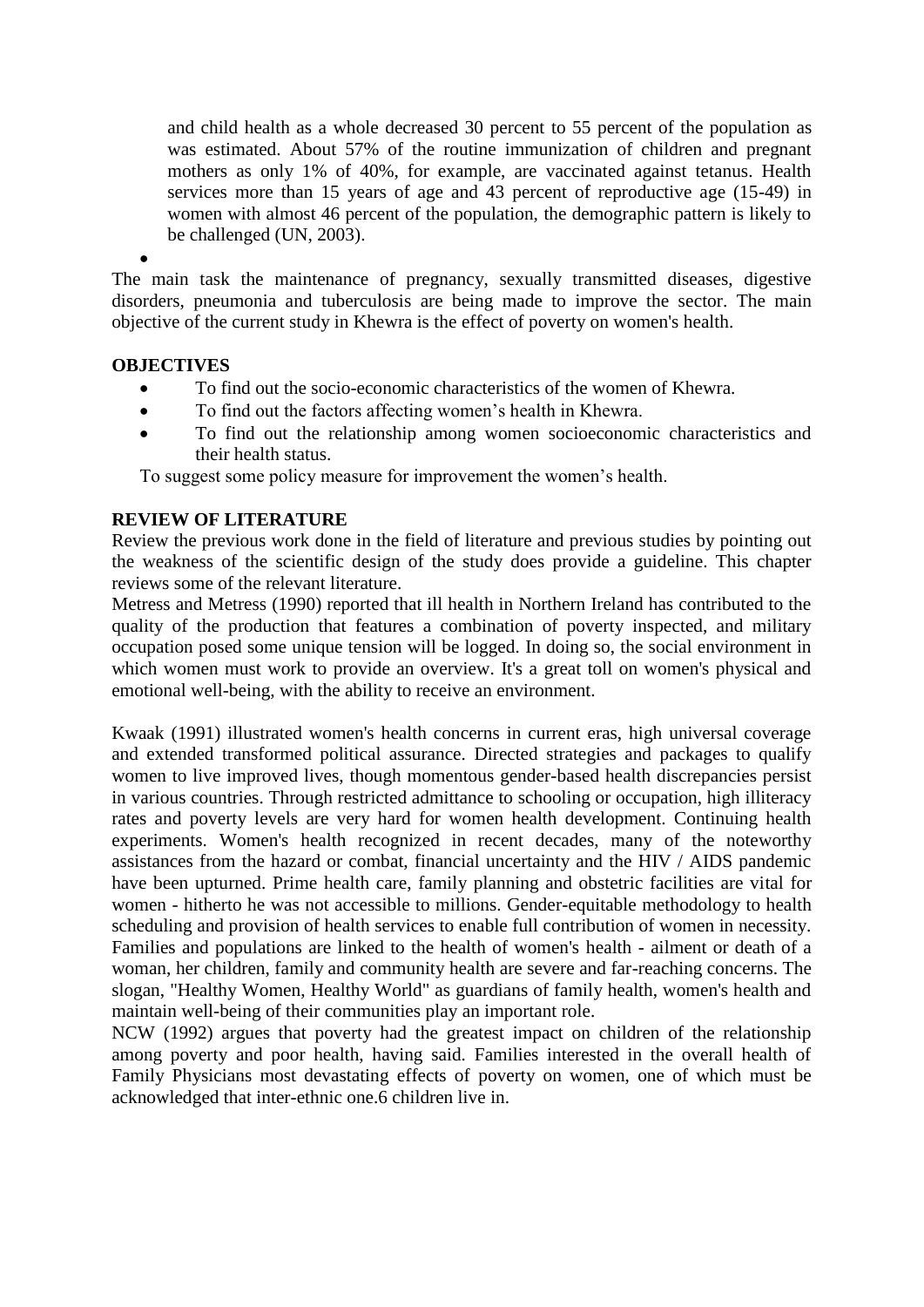Cohen (1994) illustrated that the women and children struggle daily with povertyand therefore all of our communities, better health can not be stated that that should be recognized. Women's health status in which they live, cultural, political, and socio-economic context is reflected, and the challenge to change discriminatory practices and gender discrimination of women in poverty as a result of all those factors change advocates and encouraging women in leadership positions must be taken.

Sathar (1996) reported that child survival in any society is a matter of great interest, but it's a big part of the total deaths every year where Pakistan claims, a pro-nationalist society is particularly important in that report. One reason for the concern that with the death of each human life and emotional harm reduction is. Another reason at least partially from high levels of infant and child mortality, which is attributed to persistently high levels of fertility, is. This situation with the health of the mother with infant health study of the factors determining demand immediately. Infant mortality in the country's socio-economic conditions is one of the most sensitive barometers, and local legislative activities of the cost of health services at the same time.

Oxaal and Kick (1998) examined the health effects of interaction among gender and poverty concerns most clearly more work, hazardous work, and that is seen in terms of poor nutrition observed. Due to the health problems of poverty and gender, mental illness, violence, vulnerability, and stigma is the main contacts. Nutrition combined effects of poverty, gender inequality and pregnant or lactating women undernourishment / more work through ill-health for women and girls can be, and the generation transmission of poverty production is a key area. Furthermore, poor health conditions of ill health and to recognize the importance of the cycle of poverty, pointing to women's social exclusion and poverty may lead to a result. However, women's health and access to health care by poverty, but by gender inequality affects not only is important to recognize that. Studies in behavioral health care, poverty and gender barriers that poor women (and girls) to access appropriate care and treatment are less likely to suggest that this means that . Poor range of factors which limit access for women to time constraints, intra-household resource allocation and decision-making related to health, social, legal and cultural obstacles include. Health policy, financing and service delivery issues, particularly budgetary allocations, user fees impact on poor women, and the quality of care, which merit further research on key gender issues in all aspects is.

Firth's *et al.*, (2000) described that societal exemplary of health care, social and economic position of women / well in relation to their experience of ill health was taken into account that the demand be implemented. The health status of the quality of life with good health is linked to medical evidence that was given. So poor housing, helplessness and a location in which lived the experience of ill health in women can contribute as follows. A key indicator of the health consequences of deprivation becomes: Firth says, "a more important predictor of mortality among women of the house was inequality in general social benefit.

Pena's Leon, Nicaragua *et al.,* (2000) testified that 15 to 49 years old in a demonstrative trial of 10,867 women of propagative history, based on the examination of a depending of newborn persistence, was held. A total of 7073 infants were considered; 342 years of newborn deaths happened through the follow-up to 6394's. Consequences procedures the infant mortality rate (IMR) and for diverse assemblies had comparative dangers of deaths. The infant mortality rate was 50 per 1000 live births. (; 95% confidence interval  $\text{[CI]} = 1.15$ , 1.92 attuned relative risk  $[RR] = 1.49$ ) poverty, augmented the risk of death of children, as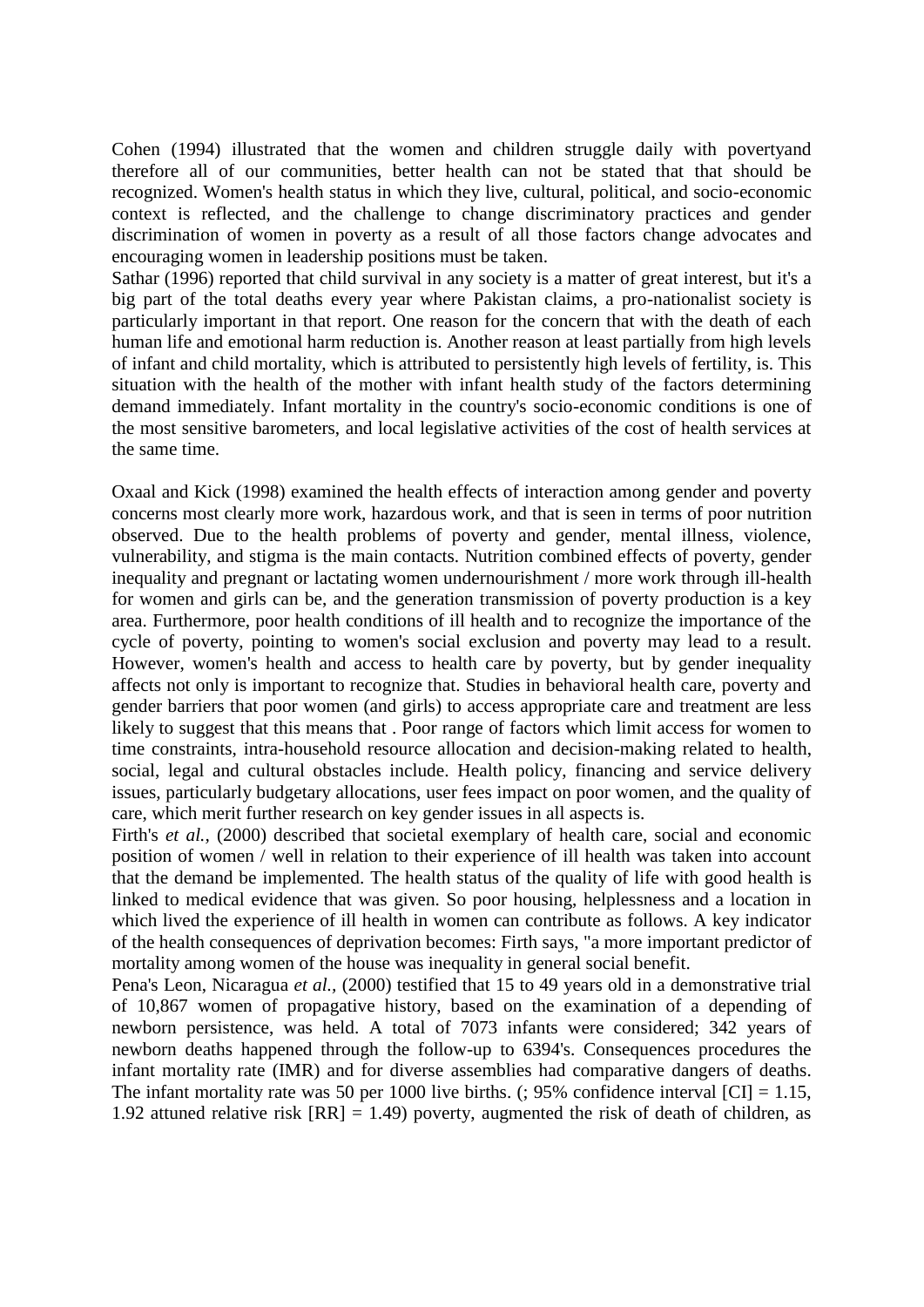the home unsatisfied basic needs (UBN) expressed. (; 95% CI = 1.12, 2.71 adjusted RR = 1.74), social inequality, and increases the risk of domestic UBN and neighborhood expressed as a contrast among the UBN. A protective effect of mother's education level was seen only in poor households. It's the absolute level of poverty, social inequality and child mortality in low-income countries may be an independent risk factor that was concluded. In poor households, women's education plays an important role in preventing child deaths could. The link among poverty and poor health is well established and common sense. Medicines such as affordable housing, transportation, food and non-insured health benefits, including access to poverty reduction, which can lead to poor health, there are many ways.

(2000) Pharmal health of the population adversely affected by inequality in the country was noted. Being the most vulnerable women and children were the most affected. Children under the age of five protein energy malnutrition (PEM) coverage is 51 percent. Per capita availability of food is more than enough food shortages in a country where such a magnitude, inequality within countries were at the root of the problem is indicated by the fact. Poor health affects income access, use and quality of health care malnutrition, gender, urban-rural divide was not only predictor. Moreover, such a patriarchal system with deep cultural literacy, healthy behavior, women's lack of decision-making power about the mother's ignorance, as there were some fundamental factors. This malnutrition are some of the biological factors, was due to a multitude of was concluded that, among others, environmental, cultural or socio were. The children and family caregivers hidden half of the population, education, to alleviate this problem is a key strategy.

The Lancet (2001) many women, running a home and raising children, caring for elderly relatives, as well as working outside the home, can influence their physical and mental wellbeing is detected. Ensuring good nutrition and a healthy lifestyle throughout their lives can contribute to women's health. Adolescence, menstruation and the demands of pregnancy and lactation Rapid growth during the iron, folic acid and calcium as an increased risk of low levels of nutrients can result. Surveys of nutritional status frequently but not in the first year after a woman's life, not only through the expansion, chronic shortages of these nutrients showed. Low-energy diets, slimming to re gimes, eating disorders and the increasing number of vegetarians to nutritional inadequacies make women even more vulnerable. Women of childbearing age have increased iron needs and hence are at risk of iron deficiency anemia. Hemoglobin in the meat and meat products, the haem iron, is well absorbed. Sources of nonhaem iron green vegetables, baked beans, peanuts and fortified breakfast cereals are included. Because they improve the absorption of non-haem iron dietary sources of vitamin C are also important.

Donner (2002) concluded that poverty is the most subtle discriminatory way. For example, women who were poor and their children, which contributes to ill health, were more likely to be socially isolated. Still fully in our society, which led to ill health in low income and income inequality did not understand all of the ways. But on the whole, still working to improve the health of these procedures did not need to understand. The link among income and health was a particular significance for women. (As in the rest of Canada) Manitoba, poverty much more often and more severely than men kill women, exhibits discriminatory practices. This study suggested that income inequality and how inequality of women living in poverty, but of every member of the society not only appears to affect health.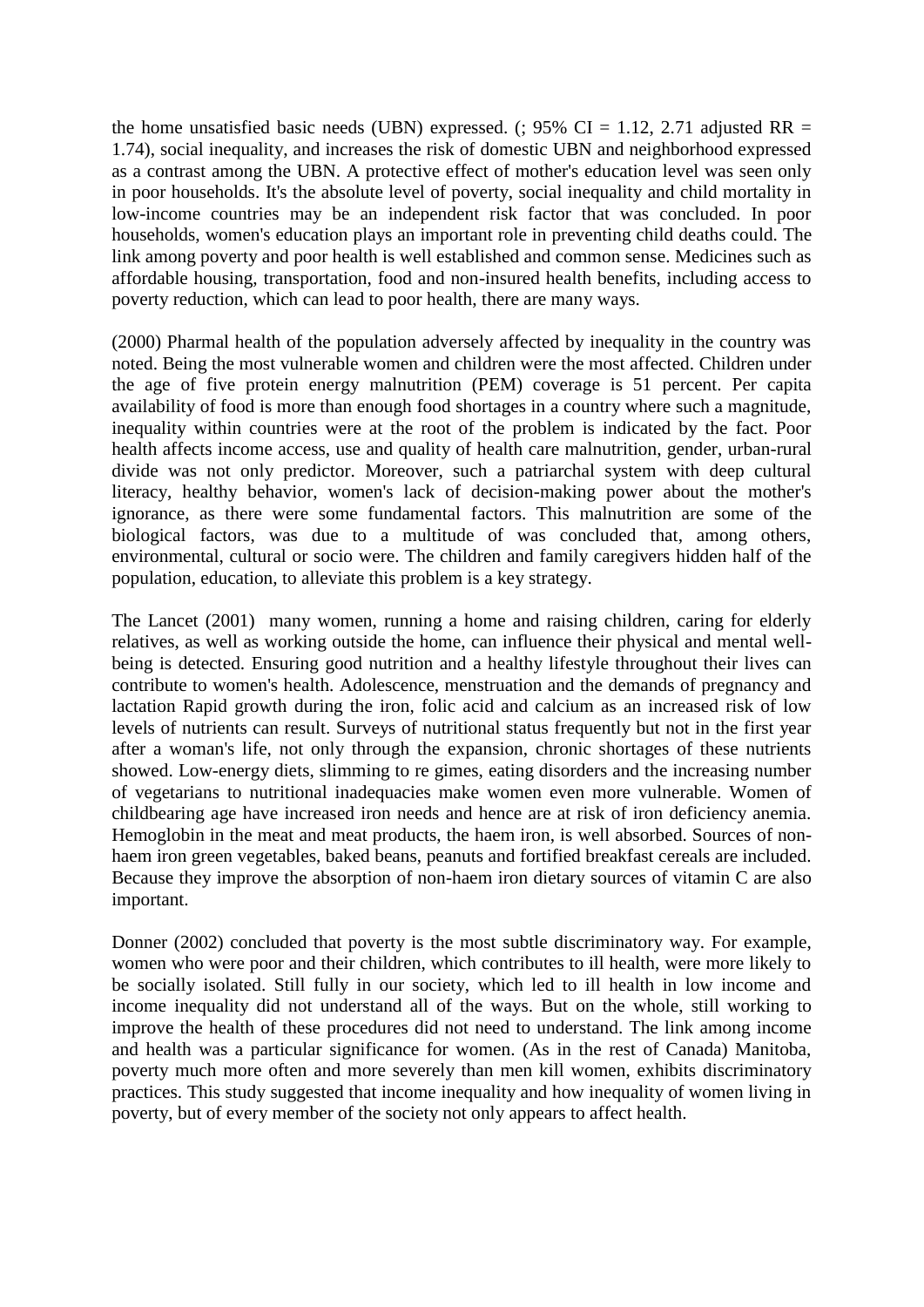Brown *et al.,*(2002) said that the women often have limited access to their own income. On average, their incomes were too low compared to men. Their care role and status places them in a weak economy. They remain the biggest group who experience poverty.

WHO (2002) argued that women of poor families have increased the burden of reproductive and care which are rich people, found that there are larger. Teenage pregnancy was higher in poor families. Domestic violence is often a contributing factor to poverty, stress and depression in women was a major factor behind. Nearly 1.2 billion people living in poverty, 70 per cent were women. A direct result of poverty, malnutrition and iron deficiency anemia, which was double the number of women affected than men. In many parts of the world social and economic change and the role of job loss for men. Fast women and their household breadwinners in addition to caring role was, they were likely to be low income, and child care, but often suffers as poverty, the samples were easily. Where conventional medicine or doctors were available, many women cost, convenience, and comfort of the reasons for the selection of these systems. Often, these methods did not work and could lead to further health complications.

Alexender (2002) reported that a relatively low number of physical disorders, unique for women are more prevalent or serious in women, or women specialized in prevention or intervention strategies that have been described. Arthritis, diabetes, lupus and erythematosus, gallstones, and osteoporosis are other diseases in this category. Reproductive health, women's health concerns are a major focus. Pregnancy-related maternal mortality reduction in the times of the century, is one of the major public health achievements. Despite effective contraception, unintended pregnancy in this country more than half; thus, infertility and problems related to unintended fertility research priorities. Especially to reduce the rate of prematurity, pregnancy outcomes improve, increasing attention is required.

Laughlin (2003) illustrated that the women living in poverty for long periods of time were more likely to have stated that.said. And when they were old.highlighting the extent to which women were dependent% were women showed that due to their greater longevity benefits and hardships and poverty of different experiments (data sourced from the Department of Work and Pensions). Poverty also affects women in gender-specific ways to "lower social class effects such as depression for non-mental health problems was particularly evident.

Johnston *et al.,* (2003) Rural women working at different levels of the health of a web of interconnected factors result in the compromise that was found. Asian population in rural poverty has a devastating impact on the health of rural women. Poverty is a condition that has reached the most important stage in achieving the appropriate health services can cause delays. A role in poverty rural women for HIV and other STIs increase the visibility of their activities that are being forced to take part in plays. In the Philippines, for example, to save their families from starvation as a measure of farming women engaged in the sex industry were reported. Reduce rural women's literacy and education play a role in health status.

Thaver and Bhatta (2003) said that in Pakistan poor are not only deprived of the financial resources that have been described, such as the education, health, clean drinking water and education, health and nutrition, limited access to adequate sanitation lack of access to basic needs as undermining their capabilities, making them vulnerable during the marketing exogenous shocks, gainful employment, and income poverty and social exclusion limits the ability to save the results. This poverty in Pakistan in 1989-99 to 32.2 per cent in 1993-94 to 29.3 per cent, 1990s has remained fairly stable over that was described. Children and with the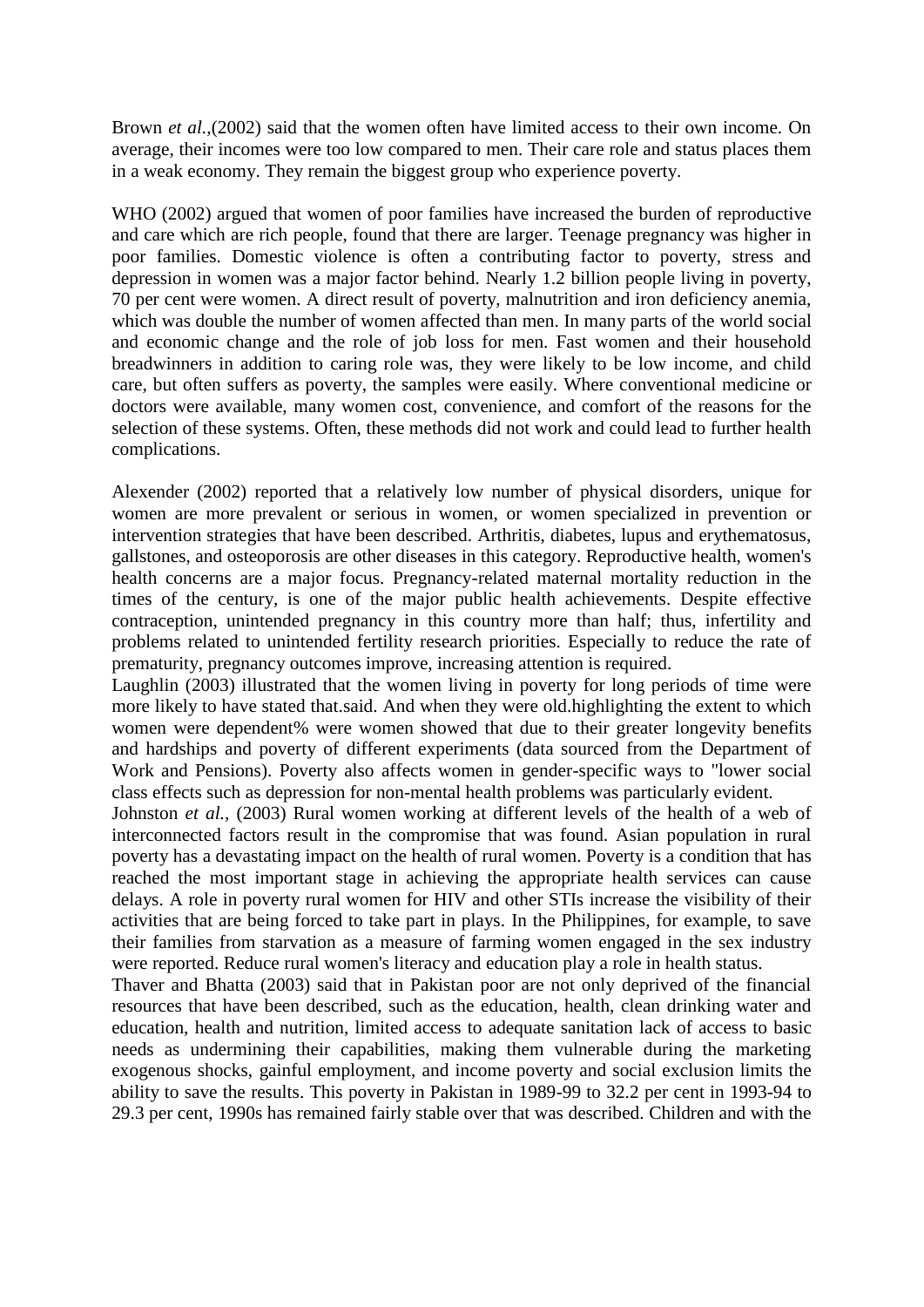sole earning member of a number of poor households are more likely to be poor, have a high dependency ratio. A poor average number of births by women (married and age of 15-49) for a poor woman than four, almost five. Poor sanitation infrastructure such precision relatively low penetration, are characterized by. Compared to 53 percent of non-poor households with flush toilet with 76% of the poor live while. Even relatively poor communities and health facilities for immunization coverage seem to have less access, poor children aged 1-5 years 45% Fully 58% of non-poor households have been vaccinated against.

Arif (2004) examined the weight for age and height for age measured by two important indicators, morbidity and malnutrition using checking the health status of the children. The demand for medical services has also been identified. The main data source used in this study child health and poverty provides sufficient information on the socio-economic survey of Pakistan 2000-01 (enterprises), is. And immunization during the first 4-5 months of life, both exclusive breastfeeding significantly smaller children (0-5 months) among the occurrence of the disease that can help control the results of the study show. The child's health (nutritional status) in the production of strengthening the role of mother's education. The role of the mother's education than non-poor families, poor families are found to be more clear. Since the mid-1990s, poverty has negatively affected the nutritional status of children. The main problem is to reduce household food insecurity is about. The benefits of recent high GDP growth has been slow in the past decade in the job, you can move through the poor. Poor and vulnerable segments of the population's real incomes rise in food prices must also be protected against. At present, the health and nutrition sector to GDP is only 0.7 percent. Health care facilities in the country are curative in nature, and diagnosis and treatment, not in favor of preventive aspects of health care are heavily Bangalore. Preventive aspects of health care resources should be made available to. Child immunization coverage should be increased, and the provision of safe drinkingwater social sector policies can be more preferred.

Yasin *et al.,* (2004) the city of Multan, Pakistan, mother and child health in socio-economic factors affecting the investigation. Neglected areas, namely Sameejabad a colony, was selected for data collection. A total of 993 married women were interviewed by door-to-door survey. The literacy level of maternal and infant vaccination was found that both had a strong bond. Whose husbands were educated women, which was higher than the annual income for themselves and their children had higher percentage of vaccination. Mother's occupation is concerned, it did not prove a good indication. The present study maternal and child vaccination in Multan city affecting the social and economic factors is an attempt to identify. This study illiterate and the majority of mothers were working as house wives that is found. Vaccination of mothers, literacy levels, but only the mother of the children was found to be highly relevant for vaccination. Such a high percentage of mothers and vaccination of children vaccinated because their husbands were educated mothers, whose vaccination seemed to have a positive effect. Mother and child health household income also proved to be a good indication. Mothers whose household income, not just themselves but also their infants than were vaccinated got the vaccine. Mother's occupation was concerned, as it will be a good indicator of the vaccination, but vaccination of children was not a good sign as it was.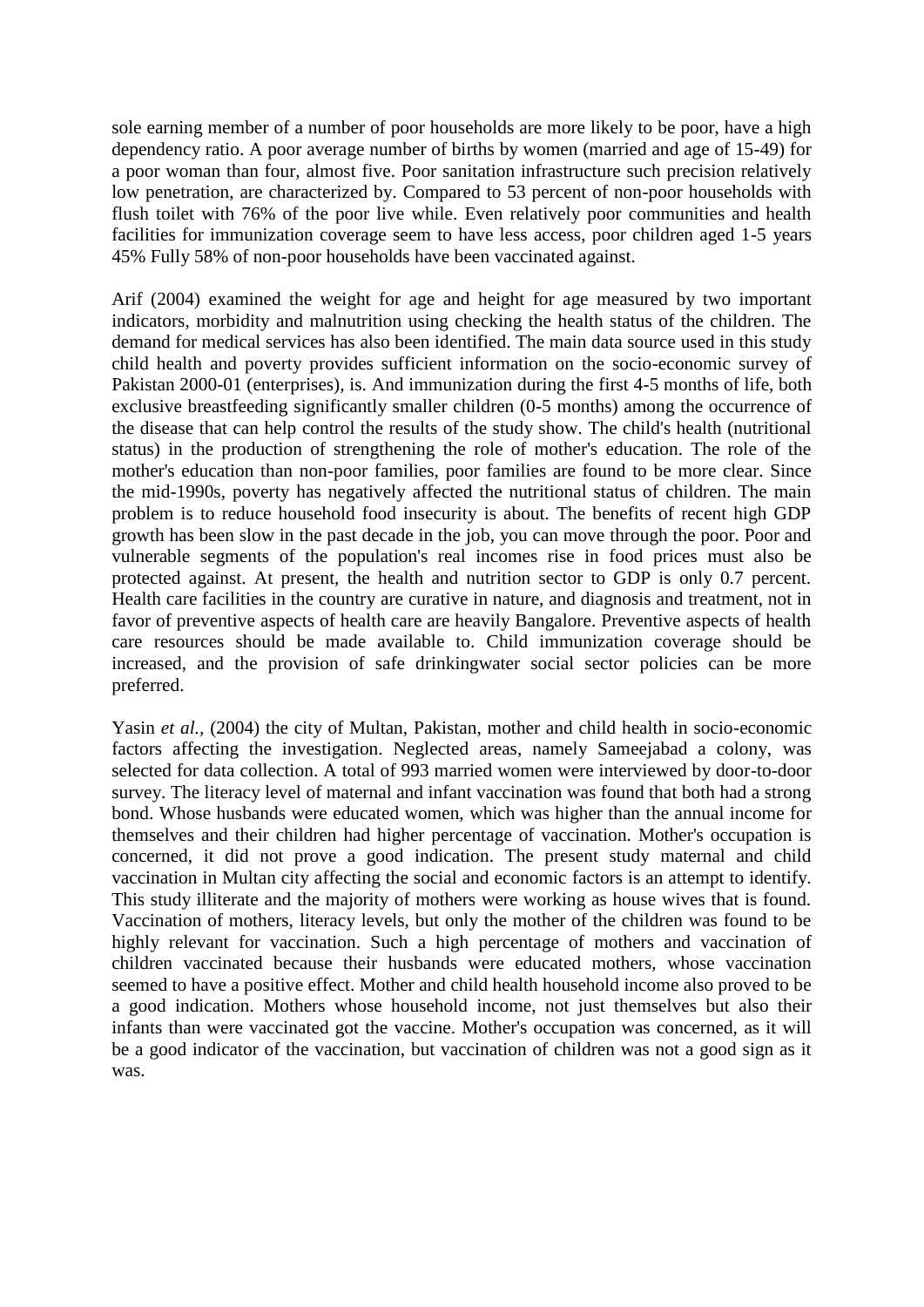Bamji *et al.,* (2004) improved rural health care outreach, an experiment in Andhra Pradesh (AP) Narsapur mandal of Medak district of the five non-Integrated Child Development Scheme (ICDS) Villages (population 4400) in was. With the seventh-grade level of education equivalent to a local women (one per village), preventive and curative health care, and had been trained in aspects of nutrition. The women's health, nutrition, hygiene and family planning, the community, especially women advice. All pregnant women, prenatal check-ups, iron folic acid tablets, to ensure compliance record blood pressure in pregnant women identified risk and pays community, which for the treatment of minor ailments Login. Birth weight (wherever possible) with age and cause deaths, and births records are maintained. Both groups of women can work in tandem so that 'dais' (traditional birth attendants) also being trained. A monthly allowance is paid, the daily wages of Rs.5 / training and small incentive money is given for days - for each reported event. After three years positive results were significant improvements in nutritional knowledge of mothers, and mothers' behaviors related to food, and infant feeding, increasing institutional delivery; PERINATAL and child mortality, (child After three years of decline and even death), and the reduction in morbidity and loss in preschool children (Bitot spots) Vitamin events. Only minor improvements in child nutrition, and around 20% in the incidence of low birthweight who had no improvement.

Kaplan's *et al.,* (2004) identified a breast abnormality in the low-income women to determine what factors affect the follow-up care. 535 respondents, 8.6% received no follow-up care. With follow-up care of those, 29.4% poor maintenance (not start-up in a timely manner or did not complete the recommended method) achieved. Factors affecting the recovery of any follow up a CHC vs. a hospital (or 2.79, CI 1.20-6.50), where to get care uncertainty about the patient (or 0.24, CI 0.07-0.77), and recommended Index care visit included a clinical breast examination having (CBE) (OR 0.12, CI 0.04-0.40) or a mammogram 6 months (OR 0.11, 0.04-0.31 CI) vs. a first follow-up procedures of a diagnostic mammogram. Factors affecting the realization of appropriate follow-up being white, a hospital vs CHC (or 1.90, CI 1.13-3.20) included in the index visit Care / Other Asian Pacific Islander / vs Latina (OR 5.33, CI 1.71- 16.68), a diagnostic mammogram (OR 0.06, CI 0.02-0.14), and breast cancer (OR 0.44, CI 0.22-0.89), a family history versus a mammogram recommend 6 months. Lowincome women with a breast abnormality maximum return for follow-up, clear information for patients, especially in hospital settings, where to get the care that should be provided about the concluded was. In particular the importance of full and timely follow-up care or clinical breast exams and referrals for mammograms with 6 months, should be emphasized. CASW (2006) illustrated how and why the health of their income on such transactions in Canada, poor, low-income women reflected on life experiences. The effects of pregnancy on the health of a growing fetus begin considering. This will raise the child properly, or learn how to get pregnant out of wedlock, and what could not be considered.How will open, so you experience anger. If such an experience can bring a little way into the depths of despair. The hatred of your family, or perhaps even a child can mean so much for being unwilling, to provide you with health care doctors and nurses. If you are an unmarried woman, sex before marriage is still a stigma, you may encounter a community of hate.

Astbury (2006) added that postpartum depression (PPD) are important consequences for both the mother and the family can have a serious mental health problem. For mothers, PPD's ability to function in everyday life affect and anxiety, cognitive impairment, guilt, fear, sleep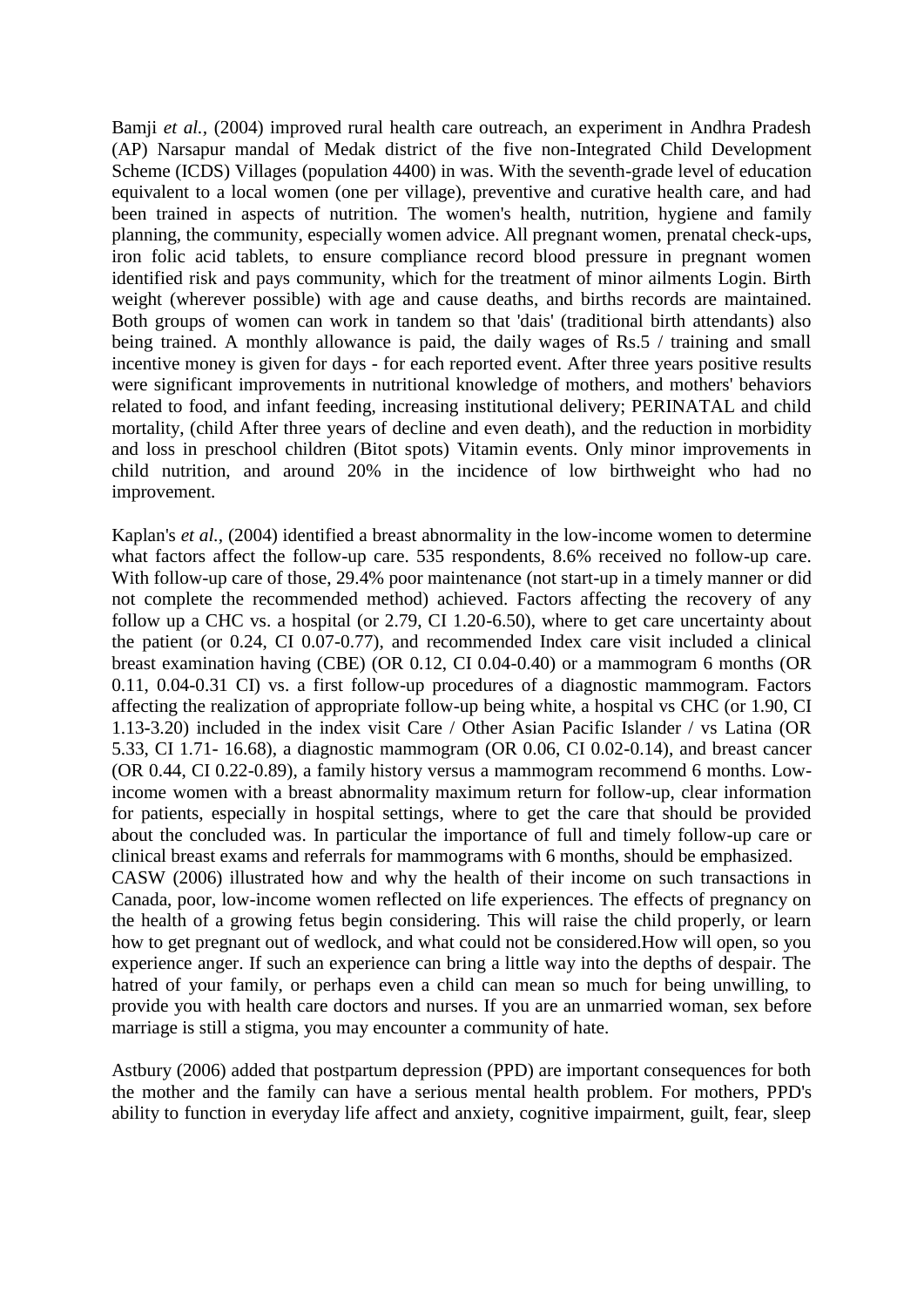disturbance increases their risk for, thoughts of hurting yourself and your child can are. Furthermore, infants develop PPD to provide proper care can lead to trouble. As a result, children of mothers with PPD, cognitive, social and emotional development and the problems experienced anxiety disorder and major depression in childhood and adolescence may be more at risk. APA means of PPD, the differences among racial and ethnic groups, and treatment and NIMH supports research and cooperation on this issue with NICHD finding opportunities to encourage ORWH.

Alexander *et al.,* (2007) said that the health needs of women in mid-life change concluded that entering. And knowledge of cancer, diabetes and other health conditions as the screening of a number of cardiovascular and other chronic diseases management, is necessary. During a woman's age, mental health services, many of womanhood overall health during later years, as well as prescription drugs, long-term care facilities, and community-based care services affecting access . He strongly involved in their health and wellness education for women to support efforts, holistically the emotional, social, environmental, physical, mental and spiritual realms wellness defined to include. Violence against women through research and intervention that demands our attention has become a global social epidemic that was found. Gender-based violence affects women more than the physical, mental, and reproductive risk factor for psychosomatic disorders indicates that there is a growing body of evidence. The results of physical illness, injuries, pregnancy, injuries, and risk are included. The psychological consequences of suicide, depression, anxiety, posttraumatic stress disorder, eating disorders, ranging from chemical dependency, are serious.